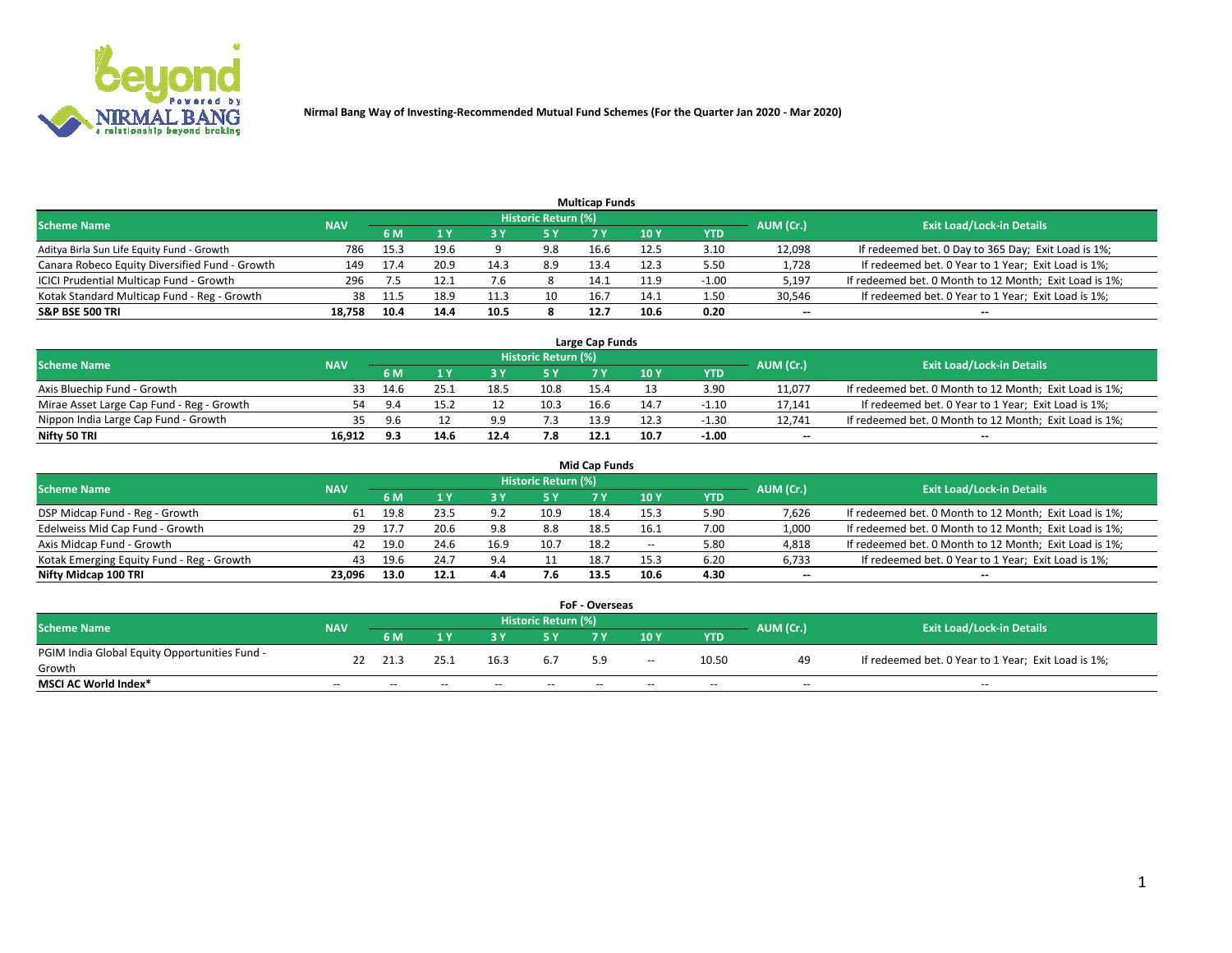

| Large & Midcap                                   |            |      |      |      |                     |      |      |      |           |                                                     |  |  |  |
|--------------------------------------------------|------------|------|------|------|---------------------|------|------|------|-----------|-----------------------------------------------------|--|--|--|
| <b>Scheme Name</b>                               | <b>NAV</b> |      |      |      | Historic Return (%) |      |      |      | AUM (Cr.) | <b>Exit Load/Lock-in Details</b>                    |  |  |  |
|                                                  |            | 6 M  |      |      |                     |      | 10 Y | YTD  |           |                                                     |  |  |  |
| Canara Robeco Emerging Equities - Growth         | 103        | 19.7 | 20.9 | 12.6 | 12.2                | 21.9 | 18.8 | 6.60 | 5,626     | If redeemed bet. 0 Year to 1 Year; Exit Load is 1%; |  |  |  |
| Invesco India Growth Opportunities Fund - Growth |            | 13.1 |      | 13.1 | 9.4                 | 15.3 |      | 2.30 | 2,447     | If redeemed bet. 0 Year to 1 Year; Exit Load is 1%; |  |  |  |
| Principal Emerging Bluechip Fund - Growth        | 114        | 18.6 | 20.6 | 10.1 |                     | 19.4 | 15.1 | 5.10 | 2.202     | If redeemed bet. 0 Year to 1 Year; Exit Load is 1%; |  |  |  |
| NIFTY Large Midcap 250 TRI                       | 7.570      | 12.3 | 15.2 | 10.2 |                     | 14.5 | 11.6 | 2.00 | $\sim$    | $- -$                                               |  |  |  |

| <b>Focused Funds</b>             |                                                                      |      |      |      |      |      |       |            |        |                                                        |  |  |  |  |  |
|----------------------------------|----------------------------------------------------------------------|------|------|------|------|------|-------|------------|--------|--------------------------------------------------------|--|--|--|--|--|
|                                  | Historic Return (%)<br>AUM (Cr.)<br><b>Scheme Name</b><br><b>NAV</b> |      |      |      |      |      |       |            |        |                                                        |  |  |  |  |  |
|                                  |                                                                      | 6 M  |      |      |      |      | 10 Y  | <b>YTD</b> |        | <b>Exit Load/Lock-in Details</b>                       |  |  |  |  |  |
| Axis Focused 25 Fund - Growth    |                                                                      | 16.b | 28.7 | 16.9 | 12.2 | 15.4 | $- -$ | 4.60       | 9.627  | If redeemed bet. 0 Month to 12 Month; Exit Load is 1%; |  |  |  |  |  |
| SBI Focused Equity Fund - Growth | 162                                                                  |      | 28.5 |      | 11.8 | 15.8 | 17.2  | 5.30       | 7.694  | If redeemed bet. 0 Year to 1 Year; Exit Load is 1%;    |  |  |  |  |  |
| <b>S&amp;P BSE 500 TRI</b>       | 18.758                                                               |      | 14.4 |      |      | 12.7 | 10.6  | 0.20       | $\sim$ | $- -$                                                  |  |  |  |  |  |

| <b>Small Cap Funds</b>                         |            |      |        |                     |      |       |       |            |                          |                                                     |  |  |  |
|------------------------------------------------|------------|------|--------|---------------------|------|-------|-------|------------|--------------------------|-----------------------------------------------------|--|--|--|
| <b>Scheme Name</b>                             | <b>NAV</b> |      |        | Historic Return (%) |      |       |       |            | AUM (Cr.)                | <b>Exit Load/Lock-in Details</b>                    |  |  |  |
|                                                |            | 6 M  |        |                     | 5 Y  | 7 Y   | 10Y   | <b>YTD</b> |                          |                                                     |  |  |  |
| Franklin India Smaller Companies Fund - Growth | 51         |      | 3.9    | 1.4                 | 5.8  | 17.1  | 14.9  | 1.40       | 7,188                    | If redeemed bet. 0 Year to 1 Year; Exit Load is 1%; |  |  |  |
| HDFC Small Cap Fund - Growth                   | 39         | 3.8  | $-0.3$ |                     | 8.9  | 14.2  | 11.7  | 2.10       | 9,872                    | If redeemed bet. 0 Year to 1 Year; Exit Load is 1%; |  |  |  |
| L&T Emerging Businesses Fund - Reg - Growth    | 23         | 8.3  | 3.4    | 5.4                 | 9.9  | $- -$ | $- -$ | 1.60       | 6,123                    | If redeemed bet. 0 Year to 1 Year; Exit Load is 1%; |  |  |  |
| SBI Small Cap Fund - Growth                    | 57         | 18.4 | 23.3   | 13.6                | 13.8 | 24.3  | 18.9  | 7.20       | 3,493                    | If redeemed bet. 0 Year to 1 Year; Exit Load is 1%; |  |  |  |
| Nifty Smallcap 100 TRI                         | 7.476      | 11.8 | 8.5    | $-1.5$              | 2.8  | 9.7   | 6.9   | 4.30       | $\overline{\phantom{a}}$ | $\overline{\phantom{a}}$                            |  |  |  |

## **ELSS Schemes (Tax Saving u/s 80-C)**

| <b>Scheme Name</b>                           | <b>NAV</b> |      |      | <b>Historic Return (%)</b> |           |                          |        |         | AUM (Cr.) | <b>Exit Load/Lock-in Details</b> |
|----------------------------------------------|------------|------|------|----------------------------|-----------|--------------------------|--------|---------|-----------|----------------------------------|
|                                              |            | 6 M  | 4 Y  | 73 Y                       | <b>5Y</b> | 7 Y                      | $-10V$ | YTD     |           |                                  |
| Aditya Birla Sun Life Tax Relief 96 - Growth |            | 13.8 |      |                            | 8.6       | 16.3                     | 12.3   | 2.40    | 10,308    | Nil                              |
| Axis Long Term Equity Fund - Growth          | 52         | 16.8 | 28   | 16.2                       |           | 19.9                     | 17.7   | 4.80    | 21,997    | Nil                              |
| Canara Robeco Equity Tax Saver Fund - Growth |            | 17.9 | 22.6 | 14.1                       | 8.8       |                          | 12.9   | 6.40    | 1,033     | Nil                              |
| Invesco India Tax Plan - Growth              | 56         | 15.7 | 19.7 | 12.5                       | 9.5       | 16.3                     | 14.1   | 4.50    | 1,026     | Nil                              |
| Mirae Asset Tax Saver Fund - Reg - Growth    | 19         |      | 18.8 | 14.3                       | $\sim$    | $\overline{\phantom{a}}$ | --     | 0.10    | 3,293     | Nil                              |
| S&P BSE 200 TRI                              | 6,064      | 10.1 | 14.7 | 11.1                       | 8.2       | 12.8                     | 10.8   | $-0.20$ | $\sim$    | $- -$                            |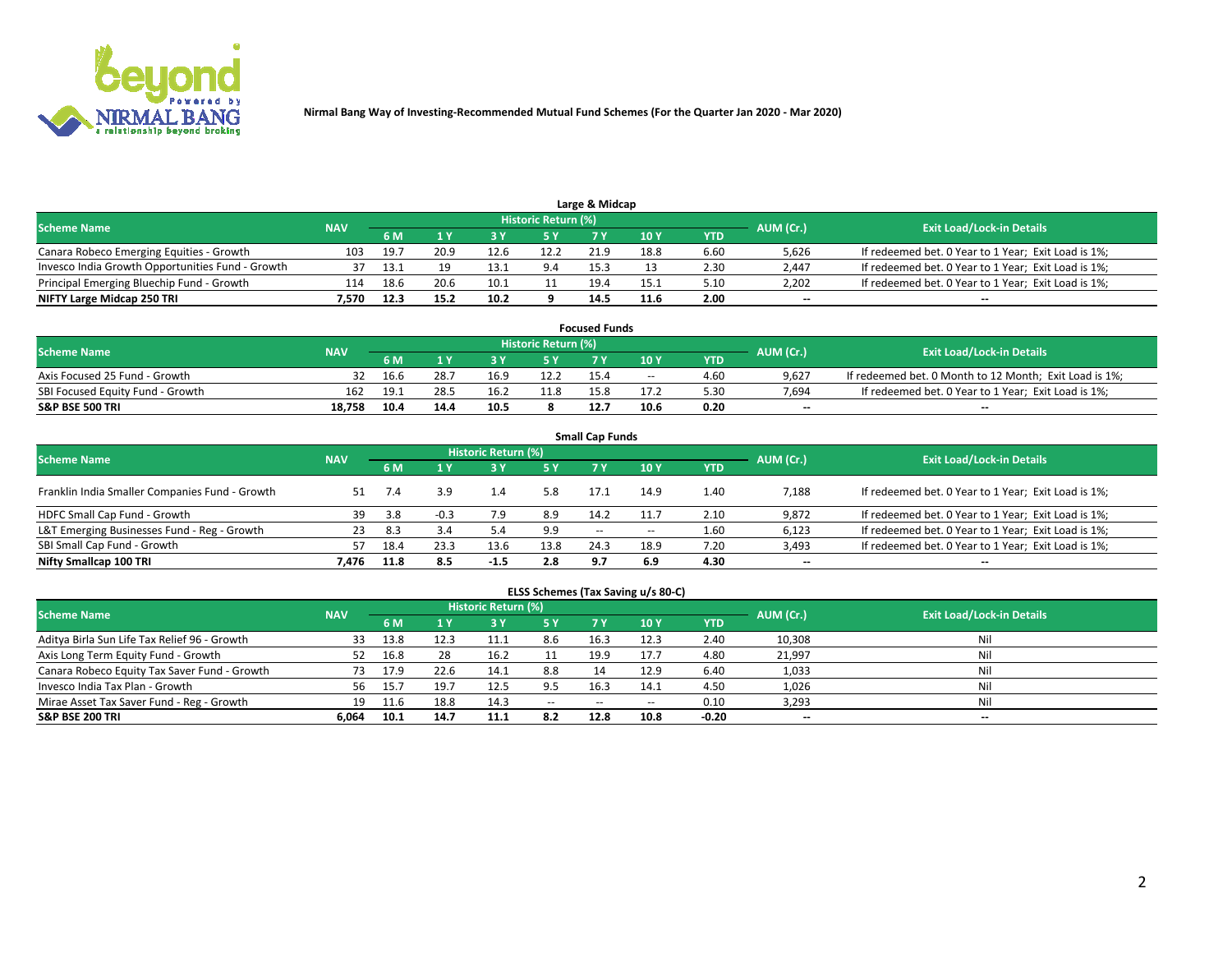

| <b>Contra/Value Fund</b><br>Historic Return (%) |            |       |      |      |      |           |                                  |      |        |                                                     |  |  |  |  |
|-------------------------------------------------|------------|-------|------|------|------|-----------|----------------------------------|------|--------|-----------------------------------------------------|--|--|--|--|
| <b>Scheme Name</b>                              | <b>NAV</b> |       |      |      |      | AUM (Cr.) | <b>Exit Load/Lock-in Details</b> |      |        |                                                     |  |  |  |  |
|                                                 |            | 6 M   |      |      | 5 Y  | 7 V       | 10Y                              | YTD  |        |                                                     |  |  |  |  |
| Kotak India EQ Contra Fund - Reg - Growth       | 56         | -11.4 | 15.4 | 12.7 | 8.8  | 13.3      | 11.3                             | 1.90 | 900    | If redeemed bet. 0 Year to 1 Year; Exit Load is 1%; |  |  |  |  |
| Invesco India Contra Fund - Growth              |            | 14.8  |      | 12.5 | 10.1 | 17.4      | 13.3                             | 4.40 | 4,751  | If redeemed bet. 0 Year to 1 Year; Exit Load is 1%; |  |  |  |  |
| UTI Value Opportunities Fund - Growth           | 66         | 15.2  |      | Q    | 5.4  |           | 11.2                             | 2.60 | 4,635  | If redeemed bet. 0 Year to 1 Year; Exit Load is 1%; |  |  |  |  |
| Nippon India Value Fund - Growth                | 76         | 11.3  | 15.  | ا ۵  |      | 13.2      | 10.7                             | 1.10 | 3,114  | If redeemed bet. 0 Year to 1 Year; Exit Load is 1%; |  |  |  |  |
| <b>S&amp;P BSE 500 TRI</b>                      | 18.758     | 10.4  | 14.4 | 10.5 |      | 12.7      | 10.6                             | 0.20 | $\sim$ | $- -$                                               |  |  |  |  |

| Sector/Thematic                                                           |            |      |      |                     |           |       |                          |            |                          |                                                        |  |  |  |  |
|---------------------------------------------------------------------------|------------|------|------|---------------------|-----------|-------|--------------------------|------------|--------------------------|--------------------------------------------------------|--|--|--|--|
| <b>Scheme Name</b>                                                        | <b>NAV</b> |      |      | Historic Return (%) |           |       |                          |            | AUM (Cr.)                | <b>Exit Load/Lock-in Details</b>                       |  |  |  |  |
|                                                                           |            | 6 M  | 1 Y  | 73 Y                | <b>5Y</b> | 7 Y   | 10Y                      | <b>YTD</b> |                          |                                                        |  |  |  |  |
| Canara Robeco Consumer Trends Fund - Reg -<br>Growth                      | 45         | 19.9 | 24.6 | 15.2                | 11.7      | 16.2  | 15.6                     | 6.00       | 388                      | If redeemed bet. 0 Year to 1 Year; Exit Load is 1%;    |  |  |  |  |
| Mirae Asset Great Consumer Fund - Growth                                  | 38         | 15.5 | 17.7 | 15.5                | 11.2      | 16.4  | $\overline{\phantom{a}}$ | 1.30       | 1,004                    | If redeemed bet. 0 Year to 1 Year; Exit Load is 1%;    |  |  |  |  |
| ICICI Prudential Technology Fund - Growth                                 | 62         | 6.1  | 2.5  | 15.8                | 7.4       | 16.9  | 16.1                     | 6.80       | 418                      | If redeemed bet. 0 Day to 15 Day; Exit Load is 1%;     |  |  |  |  |
| Nippon India Pharma Fund - Growth                                         | 161        | 16.9 | 10.1 | 5.9                 | 4.3       | 13.9  | 13.9                     | 6.00       | 2,451                    | If redeemed bet. 0 Year to 1 Year; Exit Load is 1%;    |  |  |  |  |
| BNP Paribas India Consumption Fund - Reg - Growth                         | 14         | 19.9 | 33   | $- -$               | $- -$     | $- -$ | $- -$                    | 7.10       | 499                      | If redeemed bet. 0 Month to 12 Month; Exit Load is 1%; |  |  |  |  |
| ICICI Prudential Banking and Financial Services Fund -<br>Retail - Growth | 68         | 9.7  | 21.1 | 11.7                | 12.1      | 17.3  | 17.1                     | $-2.30$    | 3,615                    | If redeemed bet. 0 Day to 15 Day; Exit Load is 1%;     |  |  |  |  |
| <b>S&amp;P BSE 500 TRI</b>                                                | 18.758     | 10.4 | 14.4 | 10.5                |           | 12.7  | 10.6                     | 0.20       | $\overline{\phantom{a}}$ | $\overline{\phantom{a}}$                               |  |  |  |  |

| <b>Dynamic Asset Allocation Funds</b>                      |            |     |                                                                 |                     |               |                          |       |         |        |                                                          |  |  |  |
|------------------------------------------------------------|------------|-----|-----------------------------------------------------------------|---------------------|---------------|--------------------------|-------|---------|--------|----------------------------------------------------------|--|--|--|
| <b>Scheme Name</b>                                         | <b>NAV</b> |     |                                                                 | Historic Return (%) |               |                          |       |         |        | <b>Exit Load/Lock-in Details</b>                         |  |  |  |
|                                                            |            | 6 M | AUM (Cr.)<br>10 <sub>Y</sub><br><b>YTD</b><br>7 Y<br>3 Y<br>5 Y |                     |               |                          |       |         |        |                                                          |  |  |  |
| ICICI Prudential Balanced Advantage Fund - Reg -<br>Growth | 38         | 8.8 | 14.2                                                            | -9                  | 8.6           | 12.2                     | 12.2  | 0.40    | 28,853 | If redeemed bet. 0 Year to 1 Year; Exit Load is 1%;      |  |  |  |
| Invesco India Dynamic Equity Fund - Growth                 | 31         | 7.6 | 12.6                                                            | 8.4                 | 7.1           | 12.2                     | 10.6  | 2.10    | 870    | If redeemed bet. 0 Month to 3 Month; Exit Load is 0.25%; |  |  |  |
| Nippon India Balanced Advantage Fund - Growth              | 96         | 6.7 | 11.4                                                            | 8.7                 | 6.8           | 11.8                     | 11    | 1.40    | 2,884  | If redeemed bet. 0 Month to 12 Month; Exit Load is 1%;   |  |  |  |
| HDFC Balanced Advantage Fund - Growth                      | 197        | 3.3 | 9.9                                                             | 8.8                 | 7.6           | 11.4                     | 10.7  | $-2.50$ | 44,151 | If redeemed bet. 0 Year to 1 Year; Exit Load is 1%;      |  |  |  |
| SBI Dynamic Asset Allocation Fund - Reg - Growth           | 14         | 4.6 | 5.7                                                             | 8.2                 | $\sim$ $\sim$ | $\overline{\phantom{a}}$ | $- -$ | $-0.90$ | 664    | If redeemed bet. 0 Month to 12 Month; Exit Load is 1%;   |  |  |  |
| NIFTY 50 Hybrid Composite Debt 65:35 Index                 | 10,594     | 7.9 | 13.7                                                            | 11                  | 8.2           | 11.1                     | 10.1  | 0.30    | $\sim$ | $\overline{\phantom{a}}$                                 |  |  |  |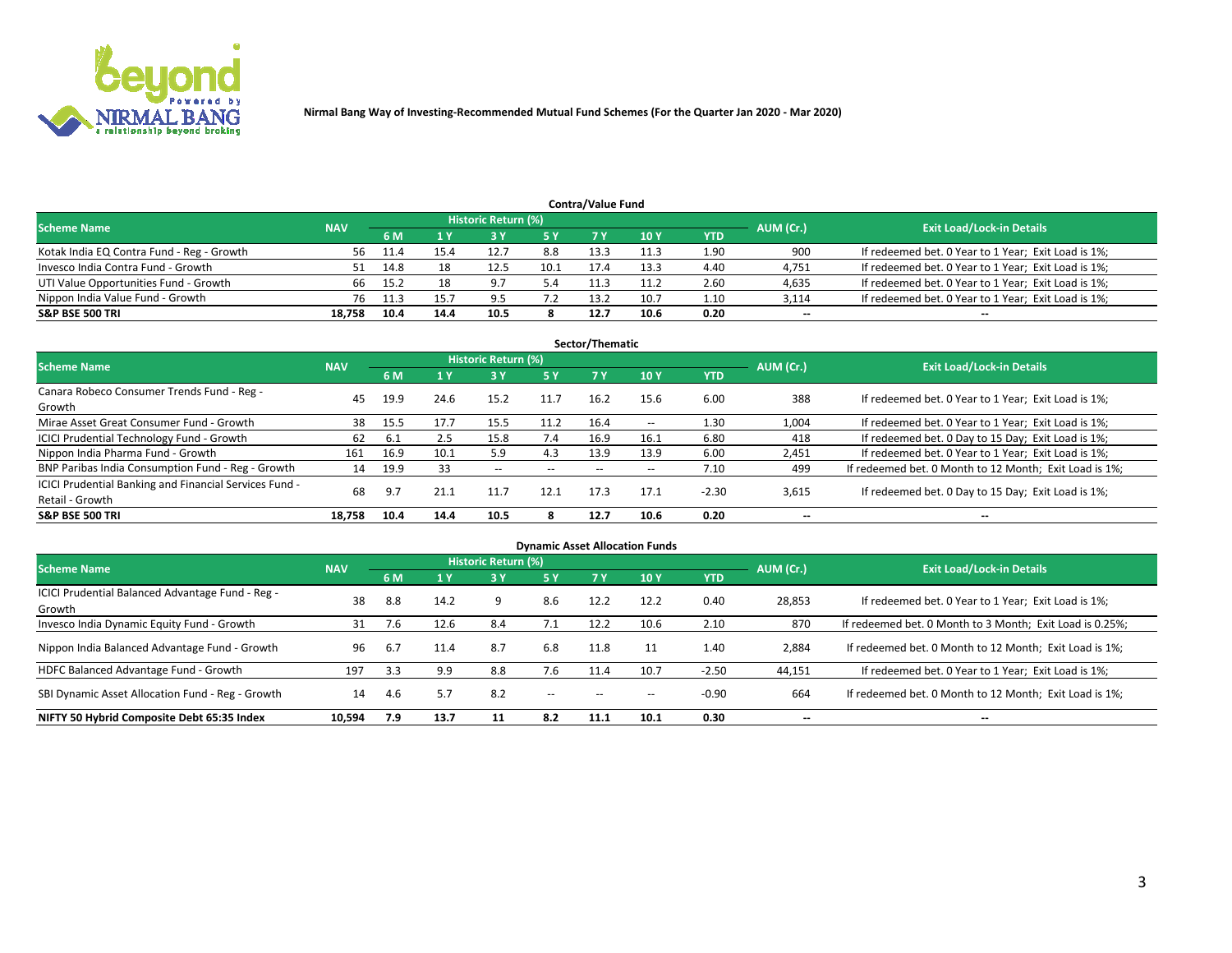

| <b>Hybrid Aggressive</b>                        |            |      |      |                     |       |       |                 |         |                          |                                                        |  |  |  |  |
|-------------------------------------------------|------------|------|------|---------------------|-------|-------|-----------------|---------|--------------------------|--------------------------------------------------------|--|--|--|--|
| <b>Scheme Name</b>                              | <b>NAV</b> |      |      | Historic Return (%) |       |       |                 |         | AUM (Cr.)                | <b>Exit Load/Lock-in Details</b>                       |  |  |  |  |
|                                                 |            | 6 M  |      |                     | 5 Y   | 7 Y   | 10 <sub>Y</sub> | YTD     |                          |                                                        |  |  |  |  |
| ICICI Prudential Equity & Debt Fund - Growth    | 138        |      | 13.2 |                     | -8.1  | 13.8  | 13.3            | $-1.50$ | 22,390                   | If redeemed bet. 0 Year to 1 Year; Exit Load is 1%;    |  |  |  |  |
| Mirae Asset Hybrid - Equity Fund - Reg - Growth |            |      | 14.3 | 10.4                | $- -$ | $- -$ | --              | $-0.70$ | 3,380                    | If redeemed bet. 0 Year to 1 Year; Exit Load is 1%;    |  |  |  |  |
| SBI Equity Hybrid Fund - Growth                 | 150        | 12.0 | 20.9 | 12.2                | 9.4   | 14.9  | 12.4            | 2.80    | 32,585                   | If redeemed bet. 0 Month to 12 Month; Exit Load is 1%; |  |  |  |  |
| Canara Robeco Equity Hybrid Fund - Growth       | 175        | 13.7 | 18.1 | 11.4                | 9.3   |       | 12.8            | 4.00    | 3,000                    | If redeemed bet. 0 Year to 1 Year; Exit Load is 1%;    |  |  |  |  |
| NIFTY 50 Hybrid Composite Debt 65:35 Index      | 10,594     |      | 13.7 |                     | 8.2   | 11.1  | 10.1            | 0.30    | $\overline{\phantom{a}}$ | $- -$                                                  |  |  |  |  |

|                                            | <b>Arbitrage Fund</b> |           |                                  |     |      |     |  |      |        |                                                          |  |  |  |  |  |
|--------------------------------------------|-----------------------|-----------|----------------------------------|-----|------|-----|--|------|--------|----------------------------------------------------------|--|--|--|--|--|
| Scheme Name                                | <b>NAV</b>            | AUM (Cr.) | <b>Exit Load/Lock-in Details</b> |     |      |     |  |      |        |                                                          |  |  |  |  |  |
|                                            |                       | 1 M       | ßΜ                               | 6 M |      |     |  | YTD  |        |                                                          |  |  |  |  |  |
| IDFC Arbitrage Fund - Reg - Growth         | 25                    | .5.b      |                                  |     | 6.1  | 6.1 |  | 5.90 | 12.224 | If redeemed bet. 0 Month to 1 Month; Exit Load is 0.25%; |  |  |  |  |  |
| Kotak Equity Arbitrage Fund - Reg - Growth | 28                    | -5.6      |                                  |     | -6.1 |     |  | 5.80 | 17,856 | If redeemed bet. 0 Day to 30 Day; Exit Load is 0.25%;    |  |  |  |  |  |
| Nippon India Arbitrage Fund - Growth       | 20                    |           |                                  |     | 6.2  |     |  | 5.90 | 10.497 | If redeemed bet. 0 Month to 1 Month; Exit Load is 0.25%; |  |  |  |  |  |

|                                          | <b>Equity Saver</b> |           |                                  |                          |                          |        |        |            |                          |                                                        |  |  |  |  |  |
|------------------------------------------|---------------------|-----------|----------------------------------|--------------------------|--------------------------|--------|--------|------------|--------------------------|--------------------------------------------------------|--|--|--|--|--|
| Scheme Name                              | <b>NAV</b>          | AUM (Cr.) | <b>Exit Load/Lock-in Details</b> |                          |                          |        |        |            |                          |                                                        |  |  |  |  |  |
|                                          |                     | 6 M       |                                  |                          | 5 Y                      |        | 10 Y   | <b>YTD</b> |                          |                                                        |  |  |  |  |  |
| Axis Equity Saver Fund - Reg - Growth    |                     |           |                                  | 8.9                      | $\sim$                   | $- -$  | $\sim$ | 2.10       | 820                      | If redeemed bet. 0 Month to 12 Month; Exit Load is 1%; |  |  |  |  |  |
| Kotak Equity Savings Fund - Reg - Growth |                     | b.2       |                                  |                          |                          | $- -$  | $- -$  | 1.00       | 1,804                    | If redeemed bet. 0 Year to 1 Year; Exit Load is 1%;    |  |  |  |  |  |
| CRISIL Hybrid 50+50 - Moderate Index*    |                     | --        | $-$                              | $\overline{\phantom{a}}$ | $\overline{\phantom{a}}$ | $\sim$ | --     | $- -$      | $\overline{\phantom{a}}$ | $-$                                                    |  |  |  |  |  |

| <b>Liquid Funds</b>              |            |      |     |                            |      |                          |            |                 |           |                                  |  |  |  |  |
|----------------------------------|------------|------|-----|----------------------------|------|--------------------------|------------|-----------------|-----------|----------------------------------|--|--|--|--|
| Scheme Name                      | <b>NAV</b> |      |     | <b>Historic Return (%)</b> |      |                          | <b>YTM</b> | Avg             | AUM (Cr.) | <b>Exit Load/Lock-in Details</b> |  |  |  |  |
|                                  |            | 1 W. | 2 W | 1 M                        | 3 M  | 71 Y                     |            | <b>Maturity</b> |           |                                  |  |  |  |  |
| Axis Liquid Fund - Growth        | 2.178      |      |     |                            | 5.2  |                          | 5.38       | 0.10            | 33,800    | *Ref Footnote                    |  |  |  |  |
| IDFC Cash Fund - Reg - Growth    | 2,375      |      |     |                            |      |                          | 5.21       | 0.08            | 9,799     | *Ref Footnote                    |  |  |  |  |
| Kotak Liquid Fund - Reg - Growth | 3,973      |      |     |                            | ۰۰ ت |                          |            | 0.09            | 29,452    | *Ref Footnote                    |  |  |  |  |
| <b>CRISIL Liquid Fund Index</b>  | $\sim$     | 6.0  |     |                            | 5.6  | $\overline{\phantom{a}}$ | $-$        | $- -$           | $\sim$    | $\sim$                           |  |  |  |  |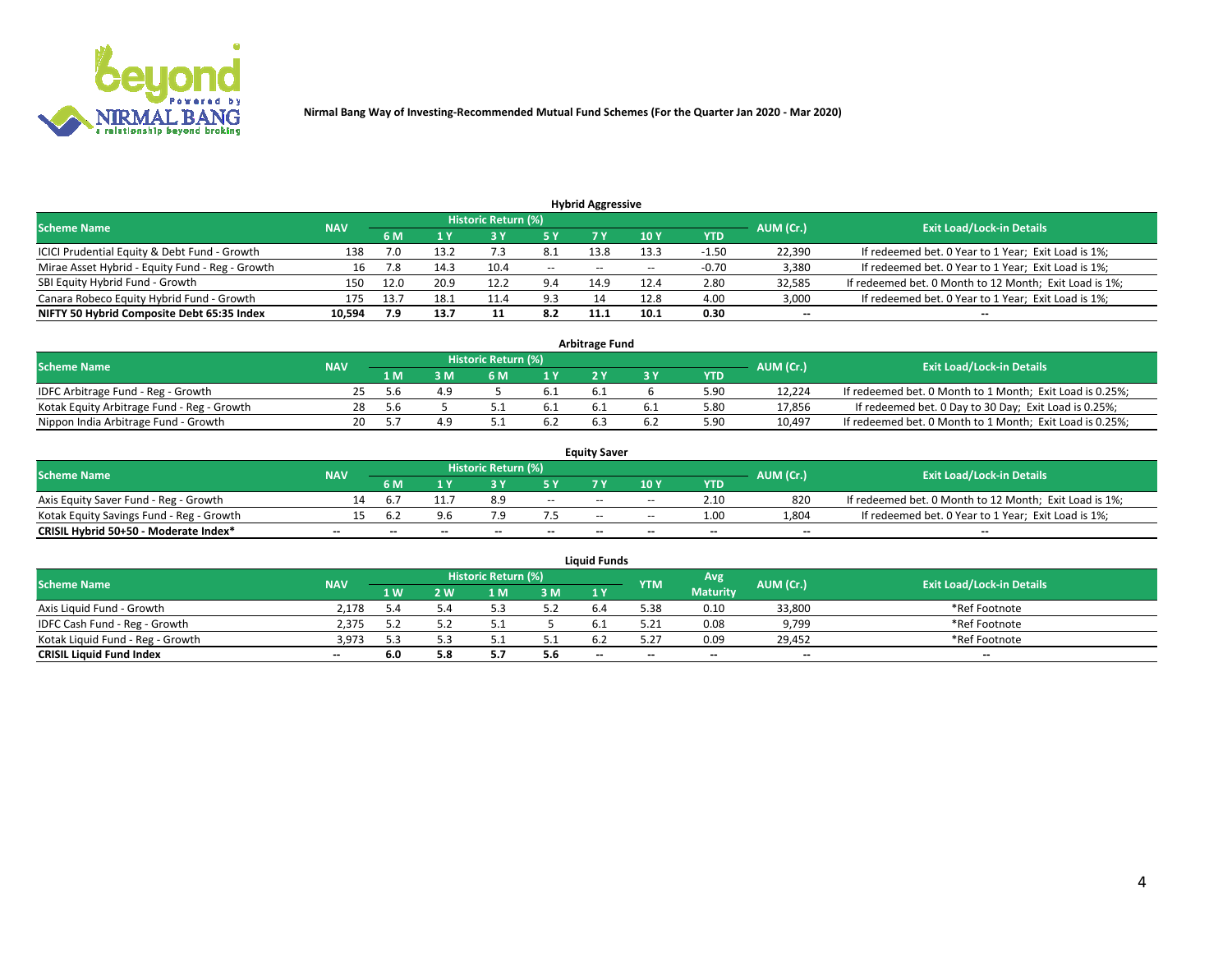

| <b>Ultra Short Fund</b>                       |            |      |      |                            |     |       |            |                 |           |                                  |  |  |  |  |
|-----------------------------------------------|------------|------|------|----------------------------|-----|-------|------------|-----------------|-----------|----------------------------------|--|--|--|--|
| <b>Scheme Name</b>                            | <b>NAV</b> |      |      | <b>Historic Return (%)</b> |     |       | <b>YTM</b> | Avg             | AUM (Cr.) | <b>Exit Load/Lock-in Details</b> |  |  |  |  |
|                                               |            | 1 M  | 3 M  | 6 M                        | 1 Y | 3 Y   |            | <b>Maturity</b> |           |                                  |  |  |  |  |
| IDFC Ultra Short Term Fund - Reg - Growth     |            | .bb  |      | $\mathbf{b}$               | 7.8 | $- -$ | 5.83       | 0.46            | 5,468     | Nil                              |  |  |  |  |
| Sundaram Ultra Short Term Fund - Reg - Growth |            |      | 4.8  |                            | $-$ | --    | 5.75       | 0.40            | 339       | Nil                              |  |  |  |  |
| L&T Ultra Short Term Fund - Growth            |            | 6.3  |      |                            |     |       | .85        | 0.46            | 2,666     | Nil                              |  |  |  |  |
| <b>NIFTY Ultra Short Duration Debt Index</b>  | 4,032      | -6.7 | -6.2 | 6.6                        | 7.5 |       | $\sim$     | $\sim$          | $\sim$    | $- -$                            |  |  |  |  |

| <b>Money Market Fund</b>                         |            |      |     |                     |        |    |            |                 |           |                                  |  |  |  |
|--------------------------------------------------|------------|------|-----|---------------------|--------|----|------------|-----------------|-----------|----------------------------------|--|--|--|
| <b>Scheme Name</b>                               | <b>NAV</b> |      |     | Historic Return (%) |        |    | <b>YTM</b> | 'Avg            | AUM (Cr.) | <b>Exit Load/Lock-in Details</b> |  |  |  |
|                                                  |            | 1 M  | 3 M | 6 M                 | 1 Y    | 3Y |            | <b>Maturity</b> |           |                                  |  |  |  |
| Aditya Birla Sun Life Money Manager Fund - Reg - | 267        |      | 6.3 | 6.6                 | 7.9    |    |            | 0.54            | 12,504    | Nil                              |  |  |  |
| Growth                                           |            |      |     |                     |        |    |            |                 |           |                                  |  |  |  |
| Franklin India Savings Fund - Growth             | 37         | -6.4 | 5.8 | 6.7                 | 8.2    |    | 5.75       | $\sim$          | 4,741     | Nil                              |  |  |  |
| Nippon India Money Market Fund - Growth          | 3,012      | 6.6  |     | 6.6                 | 7.8    |    | 5.81       | 0.35            | 4,540     | Nil                              |  |  |  |
| <b>CRISIL Liquid Fund Index</b>                  | $- -$      |      | 5.6 | 5.8                 | $\sim$ | -- | --         | $\sim$          | $\sim$    | $\sim$                           |  |  |  |

| <b>Short Term Fund</b>                          |            |      |      |                            |      |           |            |                 |           |                                  |  |  |  |  |
|-------------------------------------------------|------------|------|------|----------------------------|------|-----------|------------|-----------------|-----------|----------------------------------|--|--|--|--|
| <b>Scheme Name</b>                              | <b>NAV</b> |      |      | <b>Historic Return (%)</b> |      |           | <b>YTM</b> | Avg             | AUM (Cr.) | <b>Exit Load/Lock-in Details</b> |  |  |  |  |
|                                                 |            | 1 M  | 3 M  | 6 M                        | 1Y   | <b>3Y</b> |            | <b>Maturity</b> |           |                                  |  |  |  |  |
| Axis Short Term Fund - Growth                   |            | 16.4 | 9.4  | 9.7                        | 10.6 |           | 6.63       | 2.20            | 4,939     | Nil                              |  |  |  |  |
| HDFC Short Term Debt Fund - Growth              | 23         | 18.7 | 10.8 | 10.6                       | 10.8 | 8.1       | 7.07       | 3.06            | 11,026    | Nil                              |  |  |  |  |
| IDFC Bond Fund - Short Term Plan - Reg - Growth | 41         | 16.2 | 8.7  | 9.5                        | 10.4 |           | 6.62       | 2.21            | 11,979    | Nil                              |  |  |  |  |
| Kotak Bond Short Term Fund - Reg - Growth       | 38         | 17.1 | 9.3  | 9.5                        | 10.4 |           | 6.88       | 2.42            | 11,400    | Nil                              |  |  |  |  |
| L&T Short Term Bond Fund - Reg - Growth         | 19.        | 14.5 |      | 8.9                        | 9.9  |           | 6.48       | 2.11            | 5,450     | Nil                              |  |  |  |  |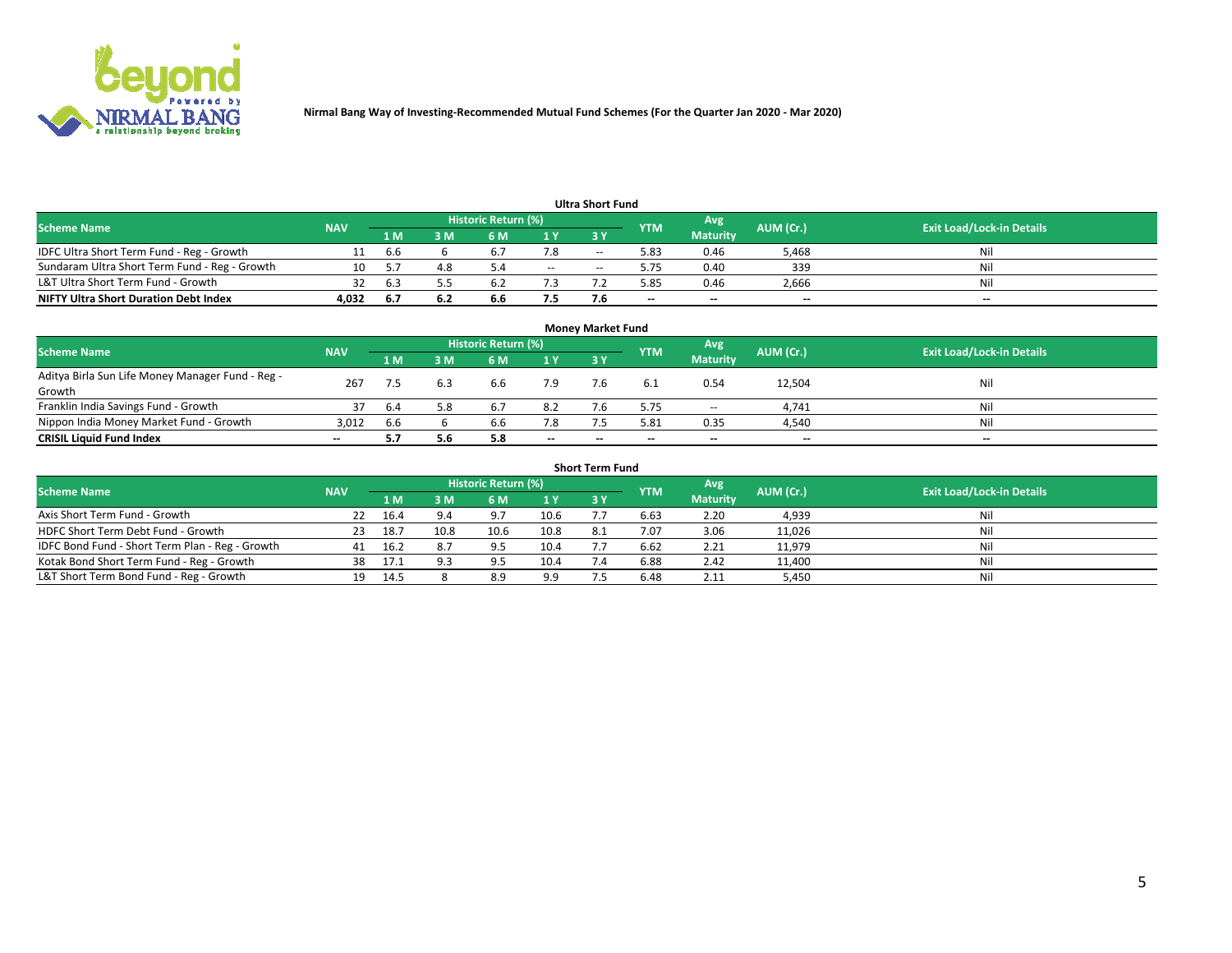

| <b>Low Duration Fund</b>                  |            |       |     |                            |     |    |            |                 |           |                                  |  |  |  |  |
|-------------------------------------------|------------|-------|-----|----------------------------|-----|----|------------|-----------------|-----------|----------------------------------|--|--|--|--|
| <b>Scheme Name</b>                        | <b>NAV</b> |       |     | <b>Historic Return (%)</b> |     |    | <b>YTM</b> | Avg             | AUM (Cr.) | <b>Exit Load/Lock-in Details</b> |  |  |  |  |
|                                           |            | 1 M   | ያ M | 5 M                        | 1 V | 2V |            | <b>Maturity</b> |           |                                  |  |  |  |  |
| Axis Treasury Advantage Fund - Growth     | 2.244      | o 1   | 6.9 |                            | 8.8 |    | 5.99       | 0.78            | 5,239     | Nil                              |  |  |  |  |
| Canara Robeco Savings Fund - Reg - Growth |            |       |     | b.ŏ                        |     |    | 5.87       | 0.80            | 1,135     | Nil                              |  |  |  |  |
| IDFC Low Duration Fund - Reg - Growth     | 28         | - Q R | 6.9 |                            |     |    | 5.96       | 0.90            | 5,804     | Nil                              |  |  |  |  |

| <b>Banking &amp; PSU Bond Funds</b>            |            |      |      |                     |      |           |            |                 |           |                                  |  |  |  |
|------------------------------------------------|------------|------|------|---------------------|------|-----------|------------|-----------------|-----------|----------------------------------|--|--|--|
| <b>Scheme Name</b>                             | <b>NAV</b> |      |      | Historic Return (%) |      |           | <b>YTM</b> | Avg             | AUM (Cr.) | <b>Exit Load/Lock-in Details</b> |  |  |  |
|                                                |            | 1 M' | 8 M  |                     |      | <b>3Y</b> |            | <b>Maturity</b> |           |                                  |  |  |  |
| HDFC Banking and PSU Debt Fund - Reg - Growth  |            | 20.0 |      | 10.5                | 11.4 |           | .28        | 3.16            | 4,896     | Nil                              |  |  |  |
| Kotak Banking and PSU Debt Fund - Reg - Growth | 47         | 20.3 | 11.4 | 10.9                | 12.1 | 8.4       | 6.93       | 3.29            | 4,553     | Nil                              |  |  |  |
| IDFC Banking & PSU Debt Fund - Reg - Growth    |            | 20.6 | 10.1 | 10.9                | 12.4 |           |            | 3.10            | 13.030    | Nil                              |  |  |  |

| <b>Corporate Bond Funds</b>                         |            |       |      |                            |      |            |            |                 |           |                                                         |  |  |  |
|-----------------------------------------------------|------------|-------|------|----------------------------|------|------------|------------|-----------------|-----------|---------------------------------------------------------|--|--|--|
| <b>Scheme Name</b>                                  | <b>NAV</b> |       |      | <b>Historic Return (%)</b> |      |            | <b>YTM</b> | Avg             | AUM (Cr.) | <b>Exit Load/Lock-in Details</b>                        |  |  |  |
|                                                     |            | 1 M   | 3 M  | 6 M                        | 1 Y  | <b>3 Y</b> |            | <b>Maturity</b> |           |                                                         |  |  |  |
| ICICI Prudential Corporate Bond Fund - Reg - Growth |            | -15.2 | 9.6  | 9.7                        | 10.7 |            | 6.76       | 2.26            | 12,074    | Nil                                                     |  |  |  |
| L&T Triple Ace Bond Fund - Reg - Growth             |            | 33.8  | 16.3 | 12.2                       | 16.3 | 8.5        | 7.59       | 8.39            | 2.474     | If redeemed bet. 0 Month to 3 Month; Exit Load is 0.5%; |  |  |  |
| Kotak Corporate Bond Fund - Std - Growth            | 2.681      | 13.1  | 8.2  | Q.<br>◡.                   | 10   |            | 6.63       | 1.62            | 4,523     | Nil                                                     |  |  |  |

| <b>Credit Risk Fund</b>                    |            |      |      |                            |      |    |               |                 |           |                                                           |  |  |  |
|--------------------------------------------|------------|------|------|----------------------------|------|----|---------------|-----------------|-----------|-----------------------------------------------------------|--|--|--|
| <b>Scheme Name</b>                         | <b>NAV</b> |      |      | <b>Historic Return (%)</b> |      |    | <b>YTM</b>    | Avg             | AUM (Cr.) | <b>Exit Load/Lock-in Details</b>                          |  |  |  |
|                                            |            | 1 M  | : M  | 6 M                        | 1 Y  | 3Y |               | <b>Maturity</b> |           |                                                           |  |  |  |
| ICICI Prudential Credit Risk Fund - Growth | 22         | 18.7 | 12.9 | 11.8                       | 10.8 |    | 9.41          | 2.30            | 12,381    | If redeemed bet. 0 Year to 1 Year; Exit Load is 1%;       |  |  |  |
| Kotak Credit Risk Fund - Reg - Growth      |            | 18.6 | -1.3 |                            | 10.2 |    | $8.7^{\circ}$ | 2.44            | 5,104     | If redeemed bet. 0 Year to 1 Year; Exit Load is 1%;       |  |  |  |
|                                            |            |      |      |                            |      |    |               |                 |           | If redeemed bet. 0 Month to 12 Month; Exit Load is 3%; If |  |  |  |
| SBI Credit Risk Fund - Growth              |            | 17.6 | 8.8  | Q <sub>0</sub>             |      |    | 8.69          | $\sim$ $\sim$   | 5,055     | redeemed bet. 12 Month to 24 Month; Exit Load is 1.5%; If |  |  |  |
|                                            |            |      |      |                            |      |    |               |                 |           | redeemed bet. 24 Month to 36 Month; Exit Load is 0.75%;   |  |  |  |